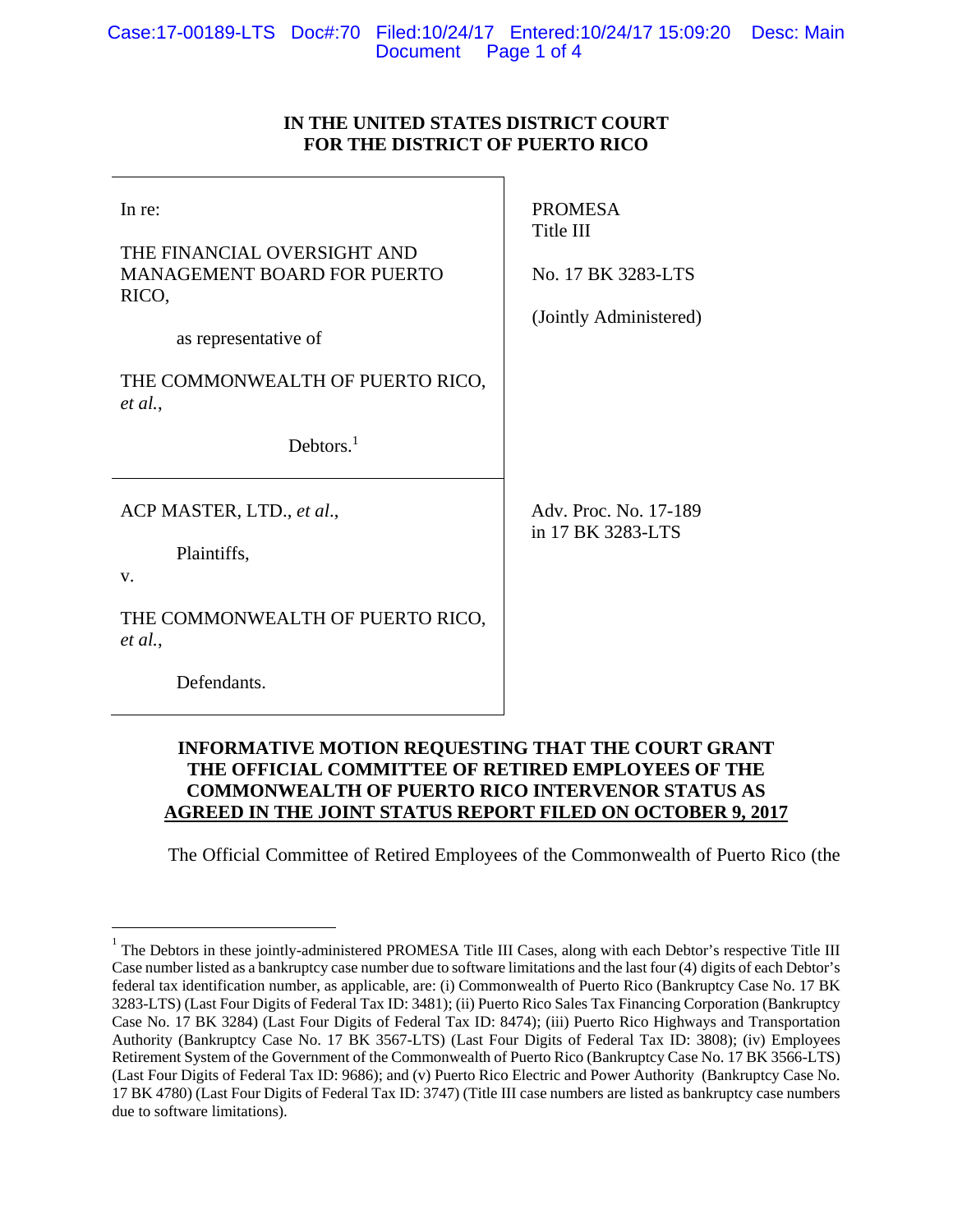### Case:17-00189-LTS Doc#:70 Filed:10/24/17 Entered:10/24/17 15:09:20 Desc: Main Page 2 of 4

"**Retiree Committee**") files this *Informative Motion Requesting That The Court Grant The Official Committee Of Retired Employees Of The Commonwealth of Puerto Rico Intervenor Status As Agreed In The Joint Status Report Filed On October 9, 2017* (the "**Motion**") and states as follows:

1. On August 4, 2017, prior to the deadline by which the named defendants to this Adversary Proceeding were required to answer or otherwise plead with respect to the Complaint, the Retiree Committee filed its *Motion Of Official Committee Of Retired Employees Of The Commonwealth Of Puerto Rico For Leave To Intervene Under Bankruptcy Rule 7024* (the "**Motion to Intervene**") in which it attached as Exhibit A, the *Motion Of Official Committee Of Retired Employees Of The Commonwealth Of Puerto Rico To Dismiss The Complaint Under Bankruptcy Rule 7012* (the "**Proposed Motion to Dismiss**"). [Adv. Dkt. Nos. 23, 23-1.]

2. The Motion to Intervene was originally scheduled for hearing on October 4, 2017. The Plaintiffs, certain GO bondholders (the "**GO Bondholders**"), and Defendant, the Financial and Oversight Management Board for the Commonwealth of Puerto Rico (the "**FOMB**"), each filed objections to the Motion to Intervene on September 19, 2017. [Adv. Dkt. Nos. 48, 51.] The Retiree Committee's deadline to file a reply in support of the Motion to Intervene was September 26, 2017. Two significant events happened after the Retiree Committee filed the Motion to Intervene but before the scheduled reply date and hearing. *First*, on October 20, 2017, Hurricane Maria hit Puerto Rico, wreaking devastation across the Island and causing an indefinite continuance of the October 4 hearing and related deadlines. *Second*, two days later, on September 22, 2017, the First Circuit issued its opinion in which it held that § 1109(b) of the Bankruptcy Code provides statutory committees appointed pursuant to 11 U.S.C. §§ 1102 and 1103, like the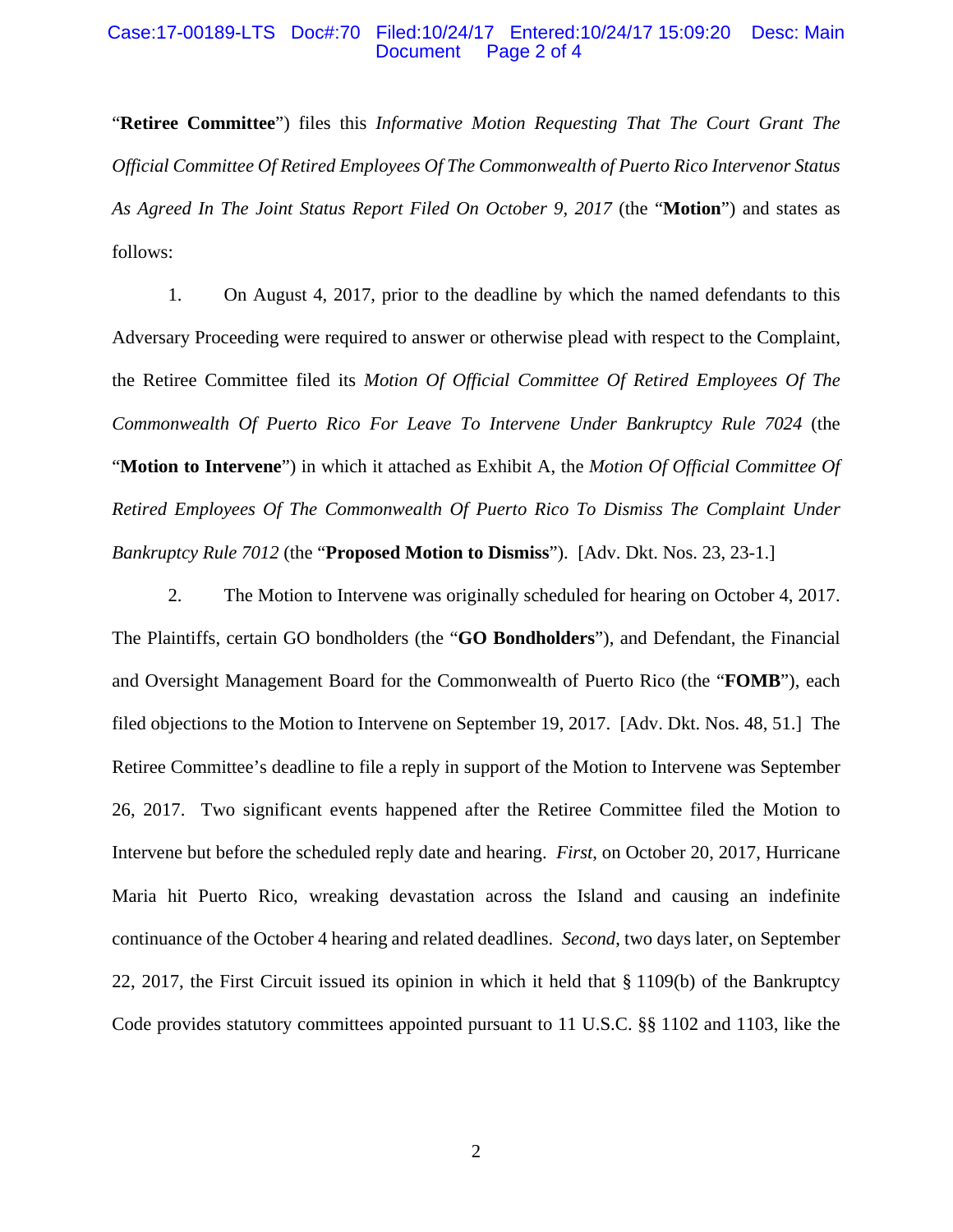### Case:17-00189-LTS Doc#:70 Filed:10/24/17 Entered:10/24/17 15:09:20 Desc: Main Page 3 of 4

Retiree Committee, with a statutory right to intervene. *See Assured Guar. Corp. v. Fin. Oversight & Mgmt. Bd. for Puerto Rico*, 872 F.3d 57, 63 (1st Cir. 2017).

3. In response to the Court's requests regarding the October 4, 2017 hearing, the Retiree Committee indicated that it was willing to defer intervention but only if the adversary proceeding would be stayed. [Case No. 17-3283, Dkt. 1364 at ¶ 5.] On October 5, 2017, this Court ordered the parties to submit a Joint Status Report with respect to the Motion to Intervene. [Adv. Dkt. No. 59.] On October 9, 2017, the Retiree Committee, the ERS Bondholders, and the FOMB submitted a Joint Status Report in which *all parties agreed that the Retiree Committee should be permitted to intervene in this Adversary Proceeding* and for the most part agreed to the scope of the intervention. [Adv. Dkt. No. 63.] The primary open issue was whether the Retiree Committee should be permitted to ask questions at any depositions or at any evidentiary hearing. The parties agreed that the Court could rule based on the arguments set forth in the Joint Status Report.

4. Since the parties filed the Joint Status Report, this Court entered Orders setting a hearing on the motion to dismiss filed by the FOMB for December 5, 2017, and setting certain deadlines for objections to that motion and replies in support of the motion. [Adv. Dkt. Nos. 64, 69.] Because the Retiree Committee's Motion to Intervene is still pending, the Retiree Committee has not filed its Proposed Motion to Dismiss, in which the Retiree Committee makes arguments in addition to those asserted by the FOMB in its motion to dismiss.

5. In light of the parties' agreement that the Retiree Committee should be permitted to intervene and the fact that this adversary proceeding is moving forward quickly, the Retiree Committee respectfully requests entry of an Order confirming its intervenor status. This will allow the Retiree Committee to participate meaningfully in the briefing schedule set forth on the

3